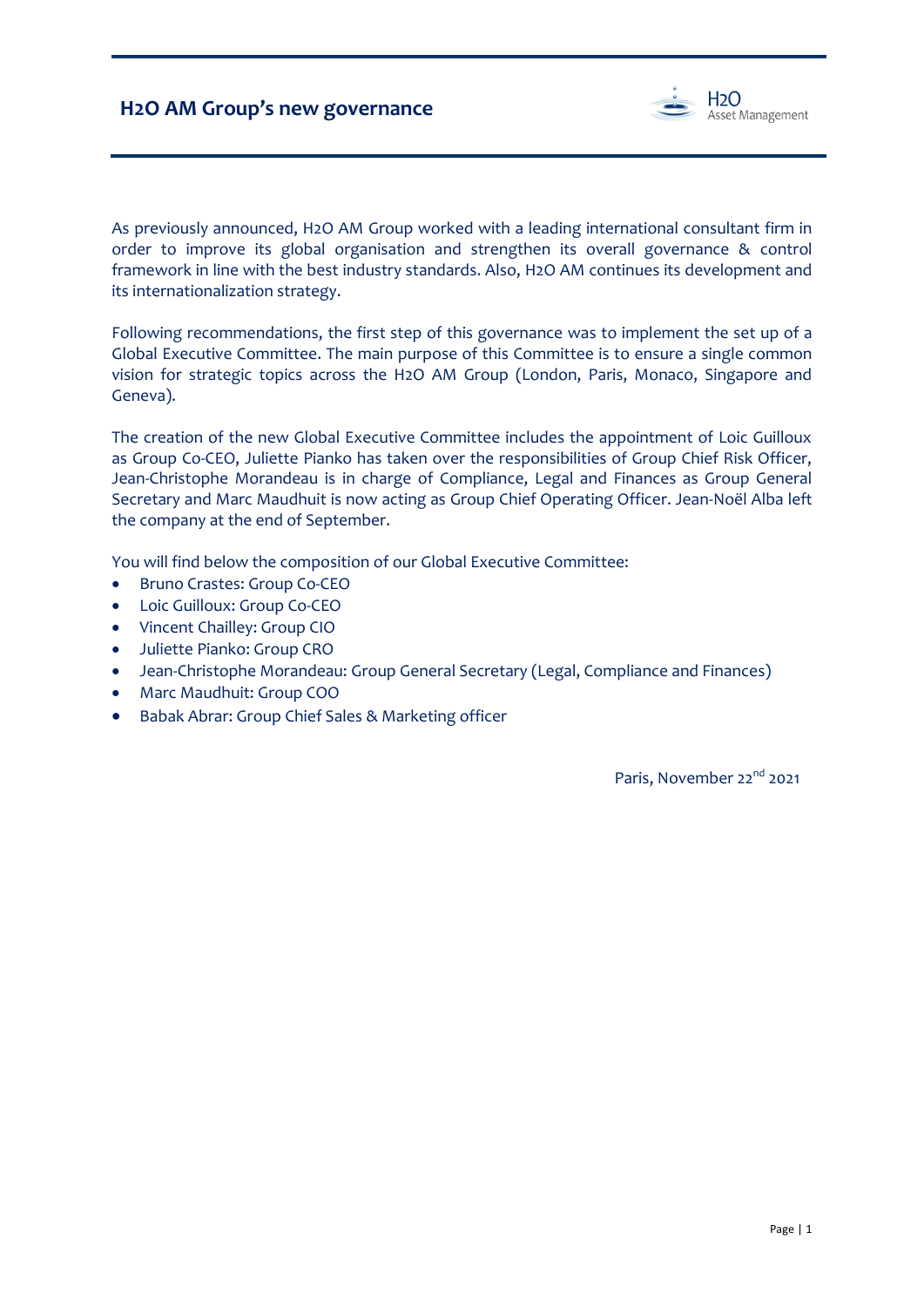

### **Bruno Crastes**

He began his career in 1989 as a bond portfolio manager in the fixed income team of Indosuez Asset Management. He was appointed Deputy Head of the team in 1994. Following the merger of Indosuez AM with Segespar (Crédit Agricole Group) into CAAM in 1997, he became Head of Global Fixed Income & Currency management. He was further promoted CIO and Deputy CEO of CAAM London Branch in November 2002, and finally CEO in April 2005.

From 2007 until April 2010, while actively managing global fixed income portfolios, he sat on the Executive Committee of CAAM (then Amundi) in charge of the United Kingdom, South East Asia and Australia.

Bruno is a founding partner and Co-CEO of H2O AM Group. Bruno received a B.A. in Mathematics from the University of Lyon and graduated from ISFA (Institut Supérieur de Formation des Actuaires).

# **Loic Guilloux**

Before joining H2O AM, Loïc Guilloux spent 22 years in the Global Markets industry (FICC and Equities), 16 years at Merrill Lynch International, based in London and Paris, where he ran several activities (Asset/Liability & Investment Solutions for Global Equities in Europe, FICC for Belgium-France-Luxembourg, Complex Interest Rates & Forex Options Sales in EMEA, SVT representative…) and 6 years at Crédit Agricole Indosuez where, at the end of his tenure, he was deputy Head of Fixed Income sales. Previously he served as forward observation officer at 35° Régiment Parachutiste and platoon commander at 6° Bataillon d'Infanterie de MArine (Gabon).

Loïc Guilloux is Group Co-CEO of H2O AM Group. Loïc graduated from Institut d'Etudes Politiques de Paris and holds a DEA de Gestion from La Sorbonne and a Maîtrise d'Economie Appliquée from Paris-Dauphine.

#### **Vincent Chailley**



He started his career in 1995 in the Research & Development team of CPR Capital Markets department. In 1996, he joined CAAM, first as an analyst in the Strategy team, then as an investment manager in the Asset Allocation team. In July 1998, he transferred to the global fixed income department as an investment manager.

From 2002 to 2010 he headed the global fixed income and absolute performance team of CAAM (then Amundi) London.

He is a founding partner and Group CIO of H2O. Vincent Chailley created and developed CAAM's global absolute return product range (the "VaR" funds) from 1999 onwards. He managed these funds personally until he left CAAM/Amundi in April 2010. These funds totalled €42bln AuM as at end 2006. Vincent Chailley is a member of the French Actuaries Institute and holds a postgraduate degree in Economics and Mathematical modelling from ENSAE. He also holds a Master of Science in Applied Mathematics from the University of Paris Dauphine.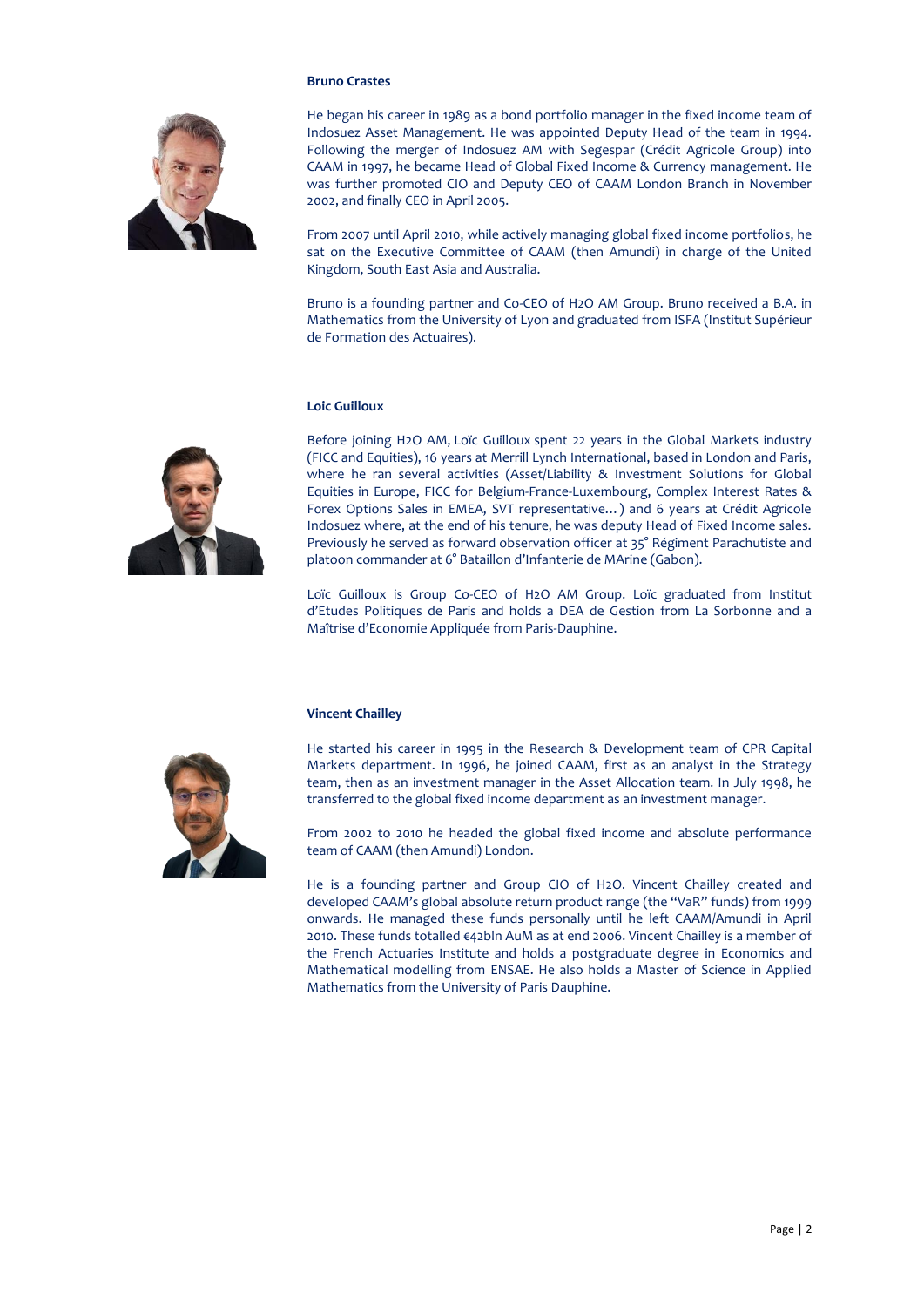### **Juliette Pianko**



She began her carrier in 2004 within the Middle Office department of Credit Agricole Asset Management (which became Amundi in 2010) in London. She became Head of the Middle office in 2005, managing a team of 10 people in charge of trade support and reconciliations.

Juliette has worked on various operational projects from collateral management to implementation of booking/ clearing systems. She was also responsible for the operational on boarding of new portfolios.

Juliette joined H2O Asset Management in May 2011 as treasury manager. She became a Portfolio manager in September 2014, and she was appointed Group Chief Risk Officer in 2021. Juliette holds a Master's degree in Finance from Paris 1 Sorbonne University.

#### **Jean-Christophe Morandeau**



He began his career in 1988 as a wealth manager at Paribas Bank. He then joined Paribas Asset Management as the Head of Legal Department for French UCITS in 1992. In 1999 he joined Credit Agricole Asset Management as the Legal Head of Products & Corporate-France and in 2004 became the Deputy Head of Legal and Fiscal Department.

Jean-Christophe Morandeau joined Natixis Asset Management in 2008 as the General Counsel. He was promoted to the Head of Legal, Monitoring (compliance and internal control) and Risk in November 2014 and became a member of the Executive Committee in February 2015.

Jean-Christophe joined H2O in January 2019 as the Global Head of Legal and Compliance and he was appointed Group General Secretary in 2021.

#### **Marc Maudhuit**



He started his career in 1989 as a marketing officer with Finance Indosuez Techniques (FIT), a subsidiary company of Banque Indosuez specializing in the management of structured products.

From 1990 to 1992, he was in charge of the marketing of Indosuez Asset Management fixed income products. In 1992 he took over the overall marketing support unit of the company. From 1999 until July 2010 he headed the product specialist team of CAAM (then Amundi) London's Global Fixed Income & Currency management team.

Marc is a founding partner of H2O Asset Management, former Head of Client Portfolio Management, he is now Chief Operating Officer for the Group. Marc graduated from ESCP (Europe). He also holds a MSFS (Master of Science in Foreign Service) from Georgetown University (Washington, D.C.)

#### **Babak Abrar**



Before joining H2O AM in August 2021 as Group Chief Sales & Marketing officer, Babak Abrar worked for over 13 years at Natixis Investment Managers as an Executive Managing Director. Co-head of the distribution for Western Europe, he was leading a team of over 50 people, covering financial intermediaries, family offices, institutional and private banks in France, Belgium, Luxembourg, the French-speaking part of Switzerland, Monaco and Israel.

Babak has more than eighteen years' experience in the financial industry. He started his career at J.P. Morgan (Suisse) SA and then worked in the pension fund Business Development division at Lombard Odier. Babak Abrar holds a Master's degree in Management, with a specialization in Finance, from the HEC Lausanne School of Economics in Switzerland and a Foundation for Business Leadership certificate from IMD.